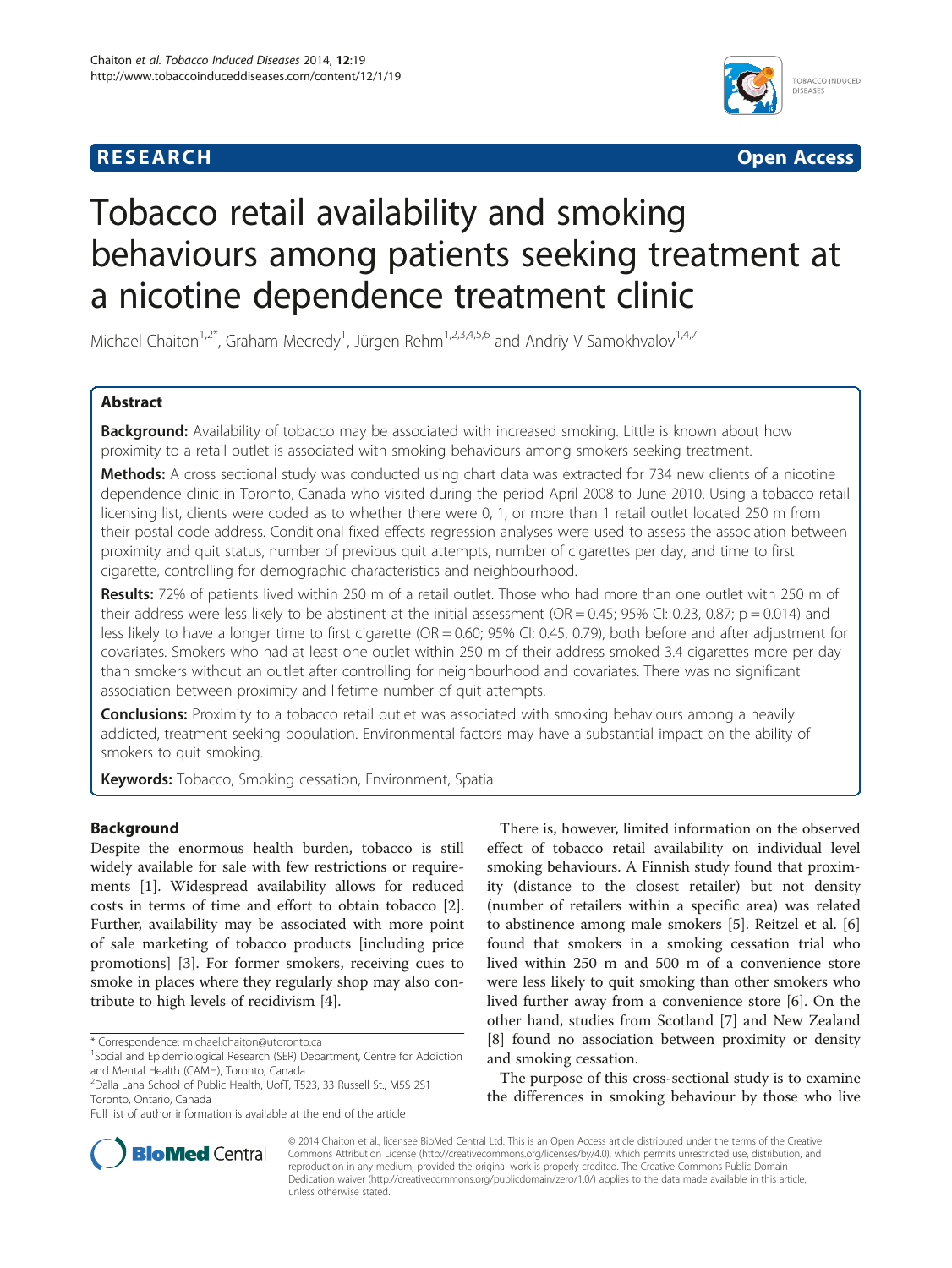within close proximity of one or more tobacco outlets among smokers attending a specialized nicotine dependence treatment clinic in Toronto, Ontario. This unique community-based population allows the examination of the effects of tobacco retail availability among high risk smokers who have difficulty quitting in a natural, rather than a clinical trial based, setting. While a licence is required to sell tobacco, Ontario has few restrictions on the availability of smoking except for restrictions in pharmacies and establishments containing a pharmacy, public and private hospitals, psychiatric facilities, residential care facilities and by vending machine [[2\]](#page-3-0).

## Methods

## Data sources

A list of retail outlets was obtained from the Ontario Ministry of Health and Long-Term Care (formerly Ministry of Health Promotion and Sport) Tobacco Information System database of tobacco-selling vendors, current to 2011. Ground truthing of the retailer list was conducted in four randomly selected Forward Sortation Areas (FSA: an area defined by the first three digits of the postal code). A data collector visited all potential tobacco retailers to verify sale of tobacco within the area, including convenience stores, gas stations, grocery stores/ supermarkets, discount stores, or independent bar/restaurants identified by sight and through the Yellow Pages™ online directory [\(www.yellowpages.ca](http://www.yellowpages.ca/)). Sensitivity of the list was extremely high at 98% (57/58 of the list were selling tobacco). Specificity was 88% (57 of the 65 stores found to be selling tobacco were on the list).

Data was also obtained from the Centre for Addiction and Mental Health (CAMH) nicotine dependence clinic located in Toronto, Canada, which serves between 350– 700 new and 700–1200 unique clients per year. Clients are mostly self-referred, though many of them are referred by family physicians, Smoker's Helpline, and other CAMH programs. The clinic provides comprehensive assessment of smoking behaviours and provides clients with tailored medical and psychosocial support. For this study, three reviewers extracted data from the clinical charts of 796 new clients who attended the clinic between April 2008 and June 2010 (for further details, see Samokhvalov et al. [[9\]](#page-4-0)). Ethical approval for this study was provided by the Centre for Addiction and Mental Health Research Ethics Board (097/2011).

#### Exposure variables

The primary exposure variable for this study was distance to the nearest retail tobacco outlet. The midpoint of the 6-digit postal codes of clinic patients who lived in urban and suburban areas were mapped using ARCGIS 10.1 (Esri). Unlike US zip codes, postal codes can identify geographic location with acceptable precision [\[10,11](#page-4-0)]. Healy and Gilliand [\[12\]](#page-4-0) found that postal codes had an average location discrepancy of 14-24 m greater than the use of geocoded address points for examining proximity to junk food locations in urban and suburban areas [[12](#page-4-0)]. Circular buffers around each patient's postal code midpoint were drawn at 250 m. Patients with zero, one, or more than one retail outlet within 250 of this midpoint were identified. The category of 'more than one outlet' was included to reduce potential misclassification due to postal code buffering. Valid and complete data were available for 734 patients. There were no differences in demographic characteristics between those who had data available compared to those missing (data not shown).

## Outcome variables

Through standardized clinical assessment, data were collected on number of cigarettes per day, whether or not the patient was successfully temporarily abstinent (>24 hours) at the time of initial clinical assessment, and time to first cigarette in the morning ( $\geq 20$  minutes vs. < 20 minutes), number of lifetime quit attempts ( $\geq$ 5 vs. < 5). Patients who were abstinent at the time of the interview were seeking help in continuing their quit attempts as cessation had begun in the period between scheduling the appointment and the first visit. Time to first cigarette was reported as recalled from period of last regular smoking. Cigarettes per day were reported as current consumption at the time of interview (coded as zero for those who were attempting to abstain). Time to first cigarette and number of lifetime quit attempts were dichotomized at the 25th percentile.

#### Covariates

Additional variables were collected through clinical assessment and treated as covariates for the analysis, including: age, sex, level of employment (unemployed vs. other), living with a partner (yes vs. no), categorical estimate of income (low vs. medium/high), socio-economic status (low vs. medium/high) and education level (low vs. medium/high).

#### Analysis

Bivariate descriptive analyses of the study sample by retail availability (home address with zero, one or more than one outlet within 250 m) were performed using chi square tests for categorical variables and two-sample ttests for continuous variables (comparing no outlets to one or more). A series of conditional logistic regression analyses were performed to measure the cross-sectional association between retail availability and each of the smoking behaviour outcomes (number of quit attempts, time to first cigarette, and quit status), conditional on neighbourhood as defined by the FSA. This analysis matched smokers on neighbourhood characteristics to control all common neighbourhood effects such as street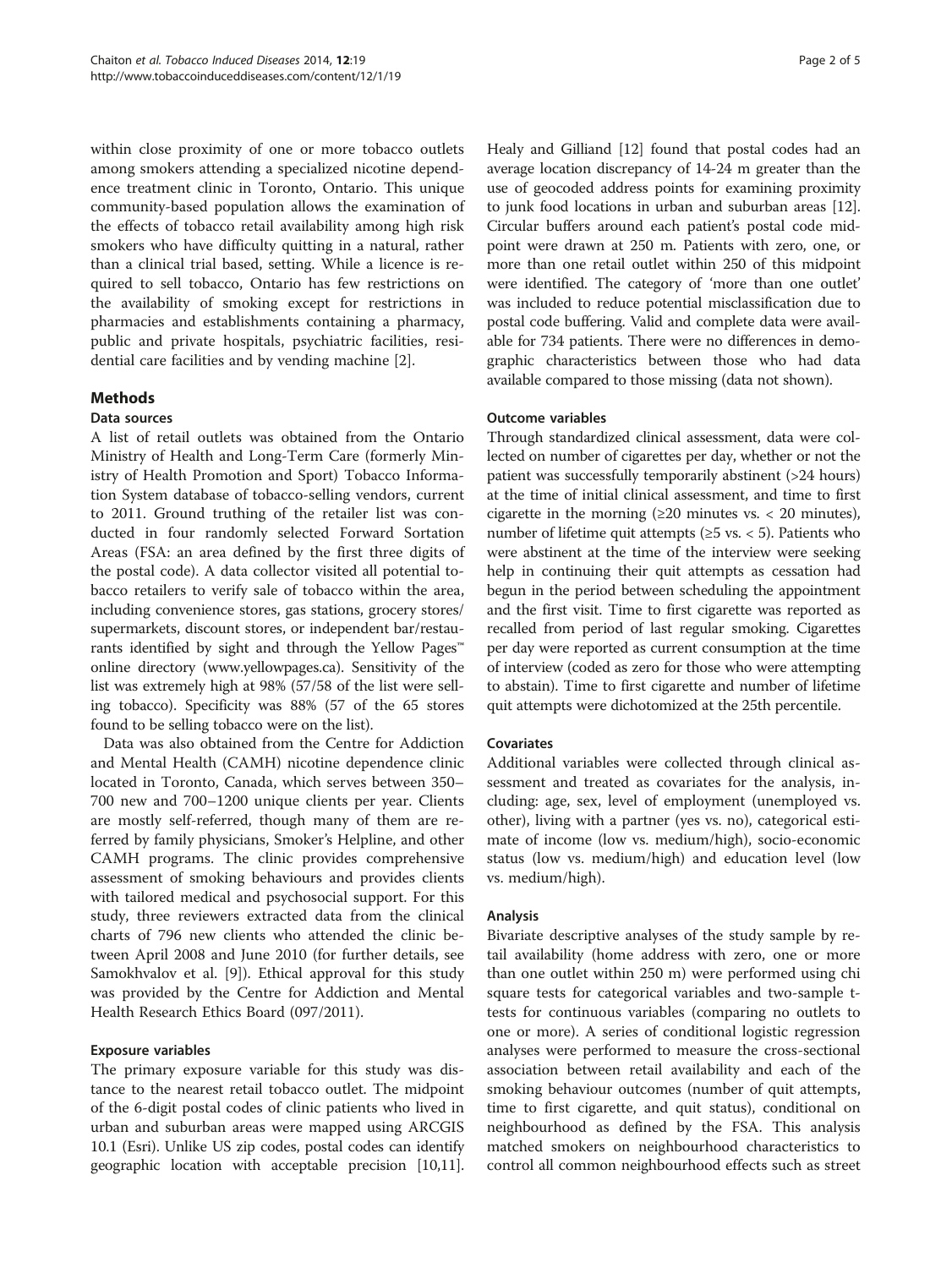density, and social economic status. A fixed effect regression model conditional on FSA was used to model cigarettes per day as a continuous variable, controlling for neighbourhood. Adjusted logistic models were also fit, controlling additionally for potential individual-level demographic covariates. All analyses were performed in SAS version 9.1 and Stata 12.

### Results

Of the 734 valid postal codes, 94% were unique to an individual. There were 84 unique FSAs with a range of 1– 35 individuals per FSA (6% with only 1 person). Most addresses were within 250 m of an outlet (72%) and 57% had more than one outlet within 250 m (See Table 1). The mean age was 47 years old and 46% of the population was female. There were no significant differences in proximity to a tobacco outlet by age, income, employment status, socioeconomic status, or education; however, the demographics of the nicotine dependence clinic are significantly different than the general population, and of smokers in general [[9\]](#page-4-0).

Those who had more than one outlet with 250 m of their address were less likely to be abstinent at the initial assessment (OR = 0.45; 95% CI: 0.23, 0.87; p = 0.014) and less likely to have a time to first cigarette greater than 20 minutes (OR = 0.60; 95% CI: 0.45, 0.79), both before and after adjustment for covariates (See Table [2\)](#page-3-0).

The magnitude of effect for those who had one outlet within 250 m was consistent with a dose response effect for abstinence at initial assessment and longer time to first cigarette, but there was no statistically significant effect prior to and after adjustment (see Table [2](#page-3-0)). However, smokers who had one outlet within 250 m of their address smoked 3.4 more cigarettes per day compared to smokers without an outlet whereas there was no significant effect for additional outlets.

There was no association with having only one outlet, or more than one outlet, within 250 m and lifetime quit attempts.

## **Discussion**

This study showed that, among heavily dependent smokers, the effect of living within 250 m of a tobacco outlet was an important correlate of smoking behaviour. It was associated with differences in cigarettes per day compared to those who did not have an outlet within 250 m. Having more than one outlet within 250 m was further related to greater likelihood of time to first cigarette being greater and being quit at the initial visit.

These findings are consistent with Reitzel et al. [\[5\]](#page-4-0) and Halonen et al. [\[5\]](#page-4-0) who found that smokers in closer proximity to a retail outlet were more likely to relapse. Kirchner et al. used GPS and mobile devices to assess real time exposure to points of sale of tobacco and found that those

|                                    | 0 within<br>250 m | 1 within<br>250 m | >1 within<br>250 m |
|------------------------------------|-------------------|-------------------|--------------------|
| Number (n)                         | $(n = 205)$       | $(n = 107)$       | $(n = 422)$        |
| Age, mean                          | 46.6              | 46.2              | 46.1               |
| Number of cigarette per day, mean* | 19.2              | 22.3              | 20.8               |
| Sex                                |                   |                   |                    |
| Male                               | 43%               | 51%               | 46%                |
| Female                             | 57%               | 49%               | 54%                |
| Income                             |                   |                   |                    |
| Low                                | 72%               | 66%               | 78%                |
| Medium/High                        | 28%               | 34%               | 22%                |
| Social economic status             |                   |                   |                    |
| Low                                | 74%               | 76%               | 81%                |
| Medium/High                        | 26%               | 24%               | 19%                |
| Life partner (Spouse, common law)  |                   |                   |                    |
| Yes                                | 63%               | 72%               | 72%                |
| No                                 | 37%               | 28%               | 28%                |
| <b>Education level</b>             |                   |                   |                    |
| Low (secondary and lower)          | 55%               | 53%               | 55%                |
| High (post-secondary)              | 45%               | 48%               | 45%                |
| Employed                           |                   |                   |                    |
| Unemployed                         | 51%               | 54%               | 44%                |
| Employed, retired, student, other  | 49%               | 46%               | 56%                |
| Time to first cigarette*           |                   |                   |                    |
| $<$ 20                             | 59%               | 62%               | 69%                |
| >20                                | 41%               | 38%               | 31%                |
| Number of lifetime quit attempts   |                   |                   |                    |
| $<$ 5                              | 76%               | 78%               | 75%                |
| >5                                 | 24%               | 22%               | 25%                |
| Abstinent at first visit (quit)*   |                   |                   |                    |
| Yes                                | 6%                | 3%                | 2%                 |
| No                                 | 94%               | 97%               | 98%                |

 $*$ p < 0.05.

exposed to more outlets were less likely to quit successfully, highlighting that home location is a proxy for exposure and proximity to tobacco outlets [[13](#page-4-0)]. Two studies that found null effects [[7,8](#page-4-0)] used store categories (supermarkets, conveniences stores, etc.) to identify locations of tobacco sales rather than relying on licensing data or other tobacco specific information. Additional longitudinal research into the effect of availability, as well as into the effect of changes in availability, on smoking behaviour are still needed.

Availability of tobacco contributes to the social perception that cigarette smoking is a normal behaviour, which

#### Table 1 Characteristics of nicotine dependence clinic patients by proximity to tobacco retail outlet, Toronto, Canada (2008–2010)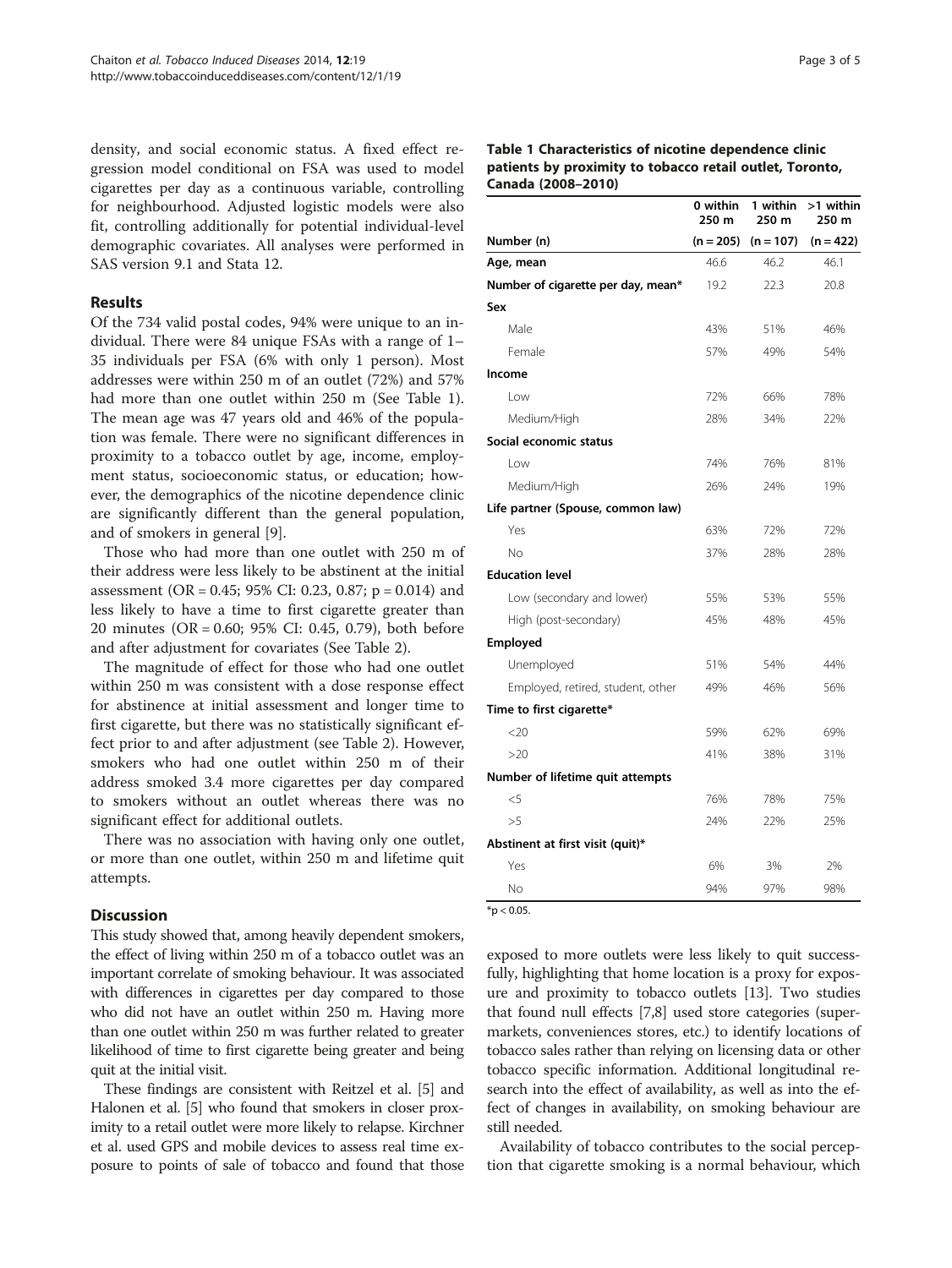<span id="page-3-0"></span>

| Table 2 Association of residence proximity to a tobacco retail outlet (<250) and smoking behaviour outcomes (quit |
|-------------------------------------------------------------------------------------------------------------------|
| attempts, cigarettes per day, time to first cigarette, and quit status at interview) unadjusted and adjusted* for |
| potential covariates among smokers attending a nicotine dependence clinic in Toronto, Canada (2008–2010)          |

|                      | <b>Ouit at baseline</b><br>(yes/no) |              | Time to first cigarette<br>$(<$ 20 min vs. > = 20 min) <sup>a</sup> |                 | Lifetime quit attempts<br>$(<5 \text{ vs } > = 5)$ |                 | Cigarettes per day <sup>b</sup> |                 |
|----------------------|-------------------------------------|--------------|---------------------------------------------------------------------|-----------------|----------------------------------------------------|-----------------|---------------------------------|-----------------|
|                      | <b>Unadiusted</b>                   | Adjusted     | <b>Unadiusted</b>                                                   | <b>Adiusted</b> | <b>Unadiusted</b>                                  | <b>Adiusted</b> | <b>Unadiusted</b>               | Adjusted        |
| None with 250 m      | 1.00                                | .00          | .00                                                                 | 0.00            | 00.1                                               | 1.00            | $\Omega$                        | $\circ$         |
| One within 250 m     | 0.48                                | 0.61         | 0.84                                                                | 0.80            | 0.91                                               | 0.94            | 3.43                            | 3.40            |
|                      | (0.12, 1.88)                        | (0.11, 3.34) | (0.56, 1.25)                                                        | (0.88, 1.86)    | (0.60, 1.36)                                       | (0.64, 1.40)    | (0.30, 6.56)                    | (0.27, 6.52)    |
| $>$ One within 250 m | 0.43                                | 0.45         | 0.58                                                                | 0.60            | 1.10                                               | 1.09            | 2.13                            | 1.84            |
|                      | (0.21, 0.83)                        | (0.23, 0.87) | (0.46, 0.74)                                                        | (0.45, 0.79)    | (0.72, 1.70)                                       | 1.72)<br>(0.70. | $(-0.21, 4.47)$                 | $(-0.49, 4.19)$ |

\*Adjusted for age, sex, employment status, income level, education, socio-economic status, and living with a partner.

<sup>a</sup>Fixed effect logistic regression conditional odds on neighbourhood (Forward Sortation Area).

<sup>b</sup>Fixed effect regression parameter conditional on neighbourhood (Forward Sortation Area).

may inhibit the desire to quit smoking. Their wide availability gives the impression that cigarettes are less hazardous than they are in reality or provides smoking cues to smokers trying to quit [\[4](#page-4-0)]. Another potential mechanism is living in closer proximity to a tobacco outlet may also affect the cost in terms of effort and time required to purchase cigarettes [2]. These nonfinancial costs have been shown to affect purchasing behaviour, as well as abstinence in the case of alcohol [\[14\]](#page-4-0).

Studies have found that tobacco outlets are more prevalent in vulnerable neighbourhoods [[15-19\]](#page-4-0). This study matched participants by neighbourhood to control for neighbourhood level effects at the FSA; however, other effects may still exist within micro-neighbourhoods. This high-risk, low socio-economic level population in this study may be more highly at risk of exposure to tobacco availability than other population groups.

One limitation of this study is that patients were not asked in this study about their consumption of contraband tobacco although anecdotally, the level of contraband tobacco use was substantial among this heavy smoking population [[20,21](#page-4-0)]. However, much contraband tobacco in Canada is sold either on or in close proximity to First Nations reserves, and the closest reserve to the clinic in our study is over 100 kilometres away. Other limitations include the use of chart extraction which was used to collect smoking history and demographic characteristics, which may be susceptible to incomplete data. The cross sectional design inherently limits the possibility of causal inference and there may have been time effects associated with changes in the retail environment over the 2 year period of the study. Finally, location information on patients was limited to their home postal code, leading to potential random misclassification, further biasing the effect towards the null.

The built environment is increasingly and consistently being shown to effect health behaviour. The availability of tobacco is an important variable that appears to affect how smokers use tobacco and their ability to quit smoking. Among this heavily dependent and unique population of smokers seeking treatment, tobacco availability was associated with adverse smoking behaviour outcomes. Policy changes to drastically reduce the widespread availability of tobacco are urgently needed.

#### Competing interests

No authors have conflicts to declare.

#### Authors' contributions

MC drafted the manuscript. GM and MC conducted the analysis. AS lead the chart review. JR participated in the design and interpretation. All authors revised the manuscript critically and have read and approved the final manuscript.

#### Acknowledgements

Funding for this project was provided by the Canadian Institutes of Health Research. Salary support was provided by the Ontario Ministry of Health and Long Term Care. Michael Chaiton is funded by the Canadian Cancer Society (award #702160).

We thank Mohamed Abdulle for assistance in formatting. We thank Peter Selby of the Nicotine Dependence Clinic for his assistance.

#### Author details

<sup>1</sup>Social and Epidemiological Research (SER) Department, Centre for Addiction and Mental Health (CAMH), Toronto, Canada. <sup>2</sup>Dalla Lana School of Public Health, UofT, T523, 33 Russell St., M5S 2S1 Toronto, Ontario, Canada. <sup>3</sup>Institute of Medical Sciences, University of Toronto (UofT), Toronto, Canada <sup>4</sup>Dept. of Psychiatry, Faculty of Medicine, UofT, Toronto, Canada. <sup>5</sup>PAHO/ WHO Collaborating Centre for Mental Health & Addiction, Toronto, Canada. 6 Epidemiological Research Unit, Technische Universität Dresden, Klinische Psychologie & Psychotherapie, Dresden, Germany. <sup>7</sup>Addictions Program Centre for Addiction and Mental Health (CAMH), Toronto, Canada.

#### Received: 26 May 2014 Accepted: 28 August 2014 Published: 2 December 2014

#### References

- 1. Cohen JE, Anglin L: Outlet density: a new frontier for tobacco control. Addiction 2009, 104(1):2-3. doi:10.1111/j.1360-0443.2008.02389.x.
- Tilson M: Reducing the Availability of Tobacco Products at Retail: Policy Analysis; 2011. Retrieved from [http://www.nsra-adnf.ca/cms/file/files/](http://www.nsra-adnf.ca/cms/file/files/Reducing_Retail_Availabilty_policy_analysis_final_2011.pdf) [Reducing\\_Retail\\_Availabilty\\_policy\\_analysis\\_final\\_2011.pdf](http://www.nsra-adnf.ca/cms/file/files/Reducing_Retail_Availabilty_policy_analysis_final_2011.pdf).
- 3. Bird M: Radical institutional change at a crown corporation: the Liquor Control Board of Ontario, 1985–2010. Cana Pol Sci Rev 2010, 4(2–3):1–17. Retrieved from [http://ojs.unbc.ca/index.php/cpsr/article/download/156/297.](http://ojs.unbc.ca/index.php/cpsr/article/download/156/297)